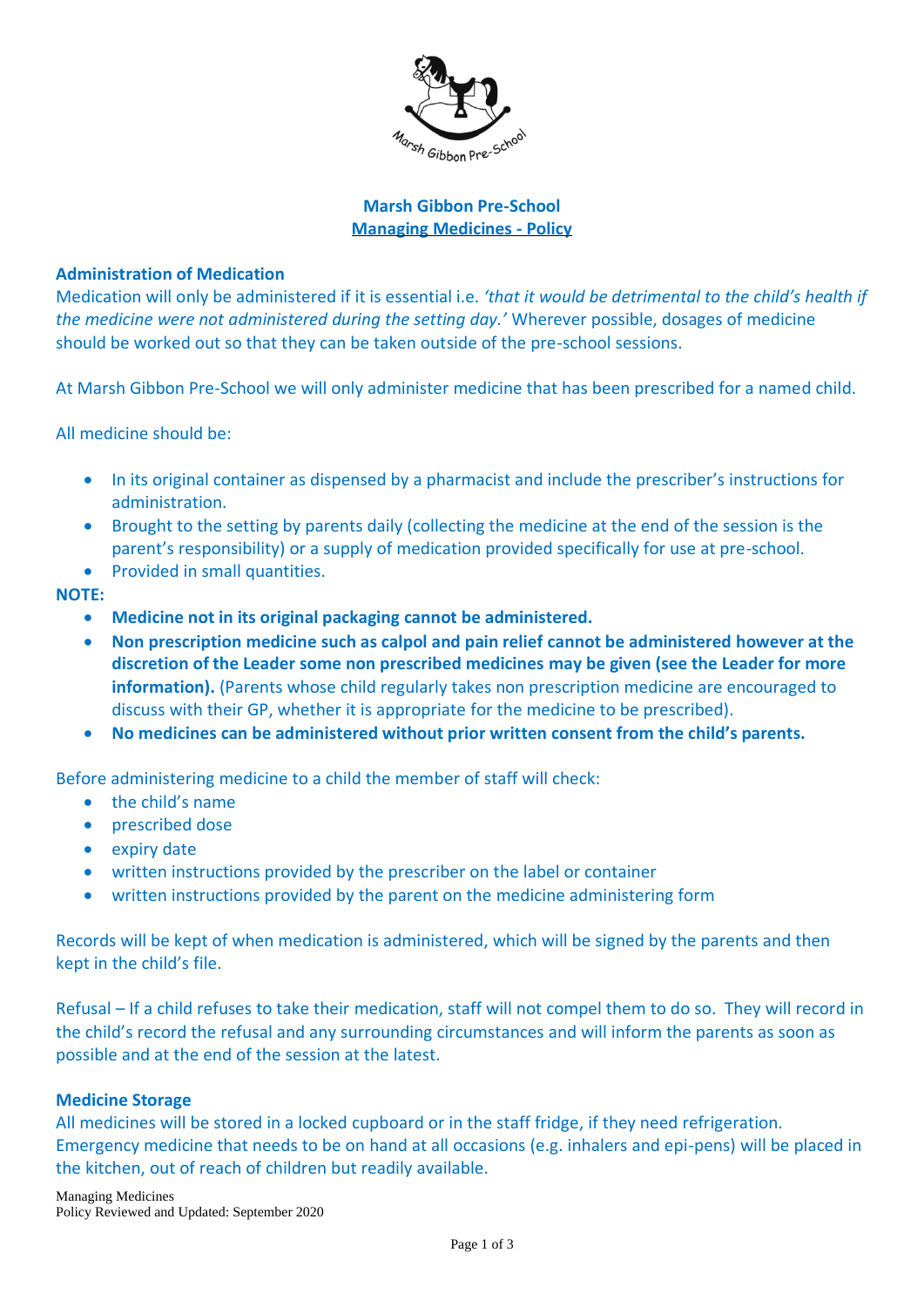

# **Medicine Records**

Each child with an ongoing need for medicine will have a plastic wallet file in the Medical Box containing:

- Copies of children's health care plans
- Copies of parent consent forms
- Medicines (if not required to be kept refrigerated or for emergency use) will be kept in the child's plastic wallet file

Records of administration of medicines to individual children will be kept in the child's file.

#### **Emergency Procedures**

Actions to be taken in an emergency and what constitutes an emergency for a particular child are contained in the child's health care plan. All staff where appropriate will have read and discussed the emergency procedures being able to carry out emergency procedures.

#### **Trips and Outings**

Before a trip is undertaken an additional risk assessment will be carried out in relation to children with medical needs. Steps will be taken to minimise risks and to ensure that all children can be included on the trip.

Medicine, for children who may require it on the trip, will be carried by the member of staff allocated to that child for the trip (usually the key person) or by the child's parent if they are attending the trip.

If it is thought that additional staffing is necessary to ensure the safety and enjoyment of the trip by everyone, this will be put into place.

Copies of emergency procedures will be taken on the trip along with relevant contact numbers.

Adults supervising children with medical needs and the trip leader will carry mobile phones.